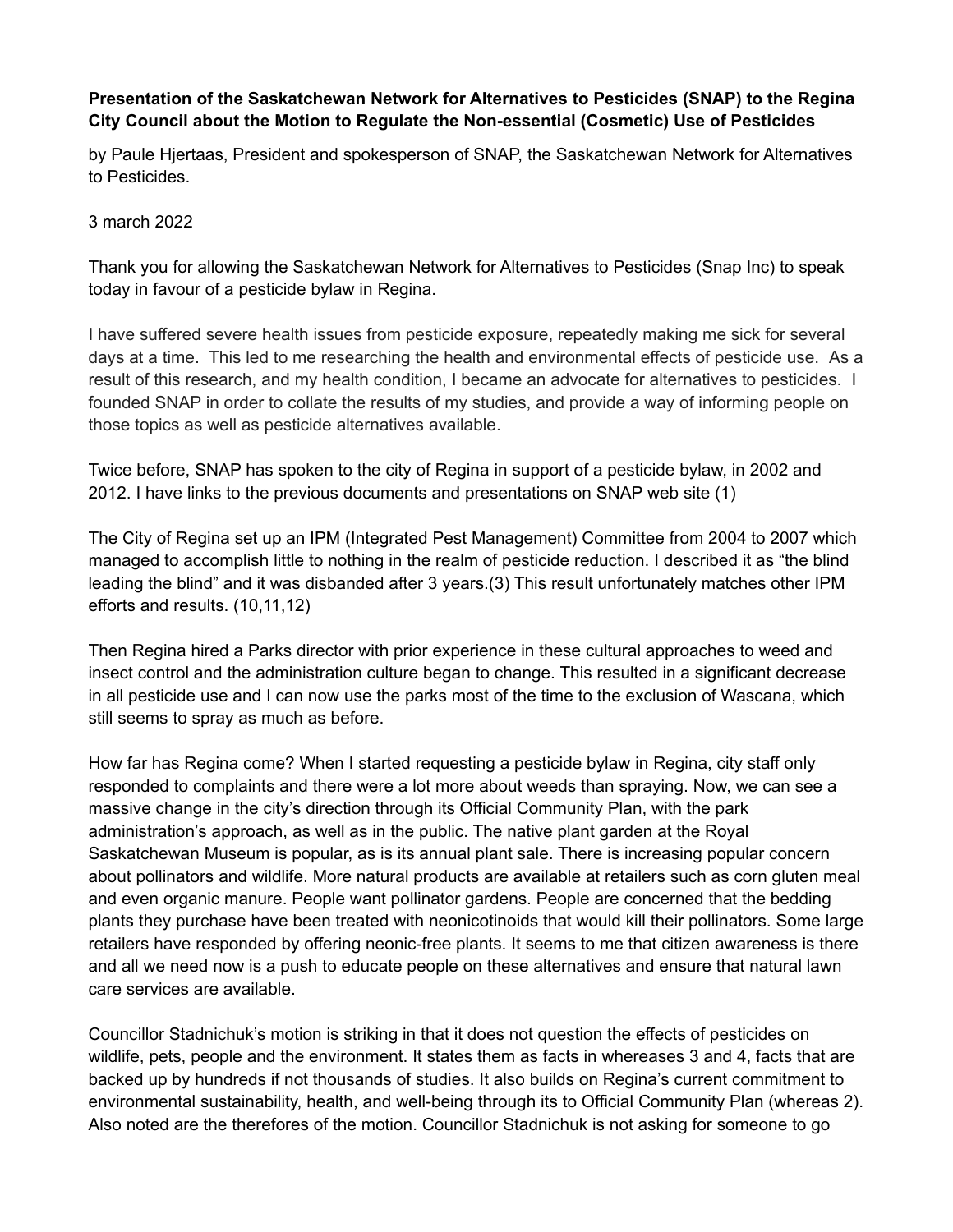plagiarize the home page of the PMRA web site to justify current pesticide use. No. She is asking for review of the research on how the elimination of cosmetic pesticides protects our biodiversity, especially birds and pollinators like bees and butterflies. The SNAP web site has a large wildlife section (5) with research on negative effects of pesticides on wildlife and on on bee die-off (6). I would be happy to help with this research if needed. There is no mention of researching the effects of pesticides on human health. In case anyone wants to know, the SNAP web site also has an extensive section of human health effects.(9) Also requested is that the administration summarize the best practices in Canada to maintain green spaces and yards without the cosmetic use of pesticides; that would mean going to other municipalities who have been successful with these methods such as Toronto, Halifax, Peterborough, etc. One can even talk to the Mr Yeaman, P.A. park director, who has even tried a steam weeder to replace Roundup uses. Once more, the SNAP web site has resources under alternatives and programs (7,8)

In conclusion, there is so much overwhelming evidence of the harm caused by pesticides to people, wildlife, pollinators and the environment, that we are now taking that harm for granted. There are now many municipalities with successful chemical-free programs and bylaws that Regina only has to ask to share others' experience. Regina has also already started educating through the [City of Regina Pests](https://www.regina.ca/home-property/tree-yard/pests-wildlife/?utm_source=facebook&utm_medium=cpc&utm_campaign=protectourtrees&fbclid=IwAR2-1p8TAQwocC1URPbSjhm-tg9EknKcbmYgUbWSSqJ8Aw6_8R8p4PxT9RY)  [and Wildlife page](https://www.regina.ca/home-property/tree-yard/pests-wildlife/?utm_source=facebook&utm_medium=cpc&utm_campaign=protectourtrees&fbclid=IwAR2-1p8TAQwocC1URPbSjhm-tg9EknKcbmYgUbWSSqJ8Aw6_8R8p4PxT9RY) (4).

We've taken the first steps. Let's finish the journey.

I am happy to answer any questions on any topic mentioned above.

Thank you.

## References:

1. [https://www.snapinfo.ca/issues/bylaws/provincial/](https://www.snapinfo.ca/issues/bylaws/provincial)Saskatchewan

- 2. [www.snapinfo.ca](http://www.snapinfo.ca/)
- 3.<https://www.snapinfo.ca/issues/integrated-pest-management-ipm>/Regina
- 4. City of Regina Pests and Wildlife

[page](https://www.regina.ca/home-property/tree-yard/pests-wildlife/?utm_source=facebook&utm_medium=cpc&utm_campaign=protectourtrees&fbclid=IwAR2-1p8TAQwocC1URPbSjhm-tg9EknKcbmYgUbWSSqJ8Aw6_8R8p4PxT9RY) (2021) [https://www.regina.ca/home-property/tree-yard/pests-wildlife/?](https://www.regina.ca/home-property/tree-yard/pests-wildlife/?utm_source=facebook&utm_medium=cpc&utm_campaign=protectourtrees&fbclid=IwAR2-1p8TAQwocC1URPbSjhm-tg9EknKcbmYgUbWSSqJ8Aw6_8R8p4PxT9RY)

[utm\\_source=facebook&utm\\_medium=cpc&utm\\_campaign=protectourtrees&fbclid=IwAR2-](https://www.regina.ca/home-property/tree-yard/pests-wildlife/?utm_source=facebook&utm_medium=cpc&utm_campaign=protectourtrees&fbclid=IwAR2-1p8TAQwocC1URPbSjhm-tg9EknKcbmYgUbWSSqJ8Aw6_8R8p4PxT9RY)

[1p8TAQwocC1URPbSjhm-tg9EknKcbmYgUbWSSqJ8Aw6\\_8R8p4PxT9RY](https://www.regina.ca/home-property/tree-yard/pests-wildlife/?utm_source=facebook&utm_medium=cpc&utm_campaign=protectourtrees&fbclid=IwAR2-1p8TAQwocC1URPbSjhm-tg9EknKcbmYgUbWSSqJ8Aw6_8R8p4PxT9RY)

5.<https://www.snapinfo.ca/info/wildlife-section/insects>also pages on birds, aquatic organisms, mammals, endangered species, etc.

6. <https://www.snapinfo.ca/issues/bee-die-off>

7. [https://www.snapinfo.ca/info/alternatives-to-pesticides,](https://www.snapinfo.ca/info/alternatives-to-pesticides) several pages for insects, weeds, diseases, mammals

8.<https://www.snapinfo.ca/programs/programs>under Organic Land Care Training for Municipal Officials or Transitioning Landscapers, a presentation I gave to the *Green Trades* conference in November 2010.

9.<https://www.snapinfo.ca/info/health>with many pages on most body systems.

10. **[Did Ontario Golf Courses reduce pesticide use with Integrated Pest Management?](https://preventcancernow.ca/did-ontario-golf-courses-reduce-pesticide-use-with-integrated-pest-management/)** (*Prevent Cancer Now*, Novem ber 2020) [https://preventcancernow.ca/did-ontario-golf-courses-reduce-pesticide-use-with-integrated](https://preventcancernow.ca/did-ontario-golf-courses-reduce-pesticide-use-with-integrated-pest-management/)[pest-management/](https://preventcancernow.ca/did-ontario-golf-courses-reduce-pesticide-use-with-integrated-pest-management/)

11. In April 2003, Quebec was the first province to regulate the use and sales of cosmetic pesticides, when it introduced the Quebec Pesticides Management Code. The May 1991 cosmetic pesticide bylaw